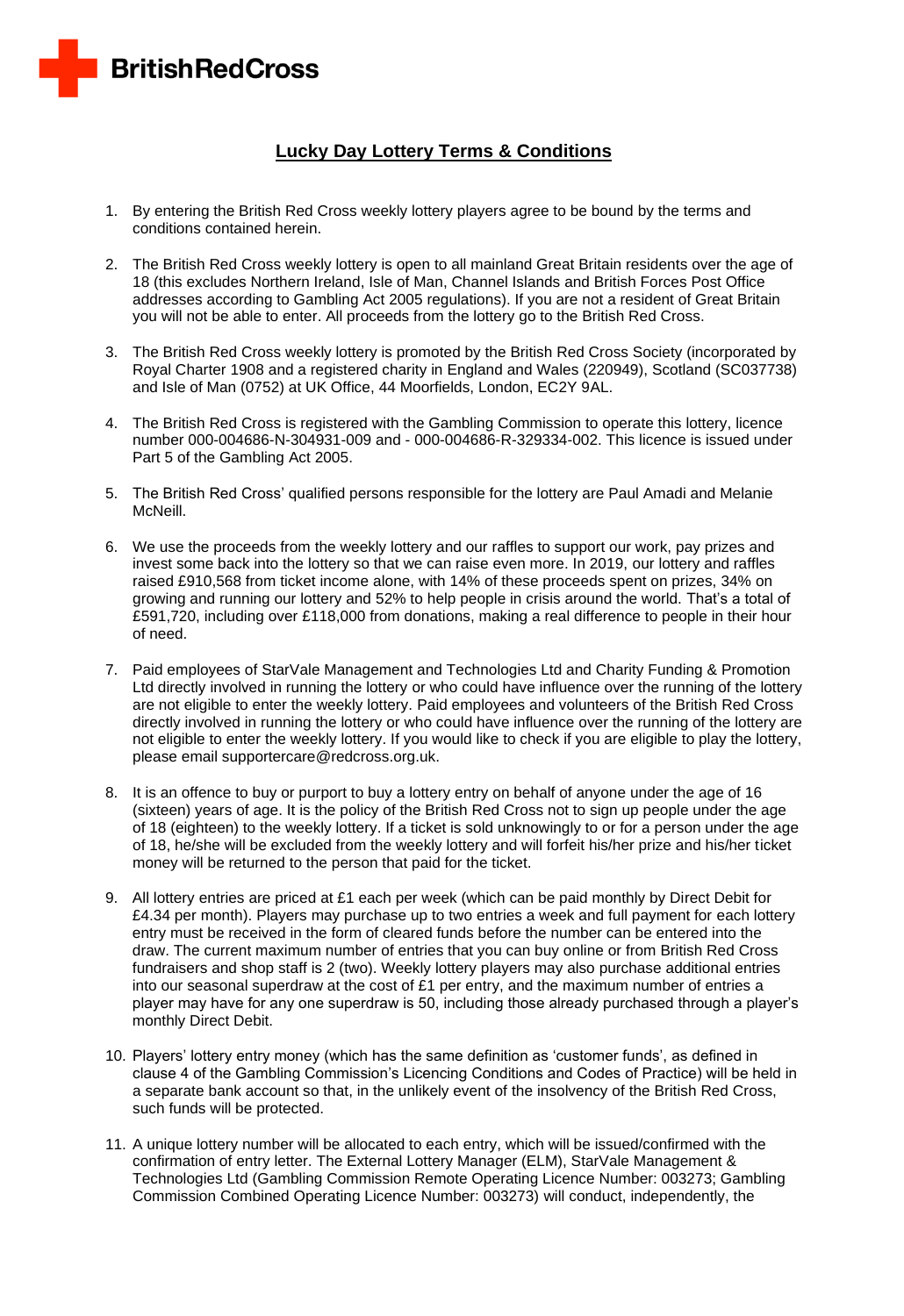weekly lottery draw every Friday. If a bank holiday falls on a Friday, the draw for that week will take place the next available working day. The weekly draw will be made utilising a Random Number Generator (RNG) that has been tested and approved by an independent, Gambling Commissionapproved, third-party test house.

- 12. All lottery entry sales are final and no refunds will be made at any time, save as stipulated in clause 7. All players acknowledge that their payment of  $£1$  per entry does not guarantee that they will win any prize.
- 13. There will be 91 guaranteed weekly cash prizes, except where British Red Cross replaces the weekly lottery draw with a superdraw. All superdraws are held at the discretion of the British Red Cross, but are expected to take place seasonally, up to 4 times per calendar year. All lottery players will be entered automatically into the superdraw, with a chance to win 1 of 11 prizes– superdraw rules can be found [here\)](http://www.redcross.org.uk/Donate-Now/Donation-enquiries/Raffles), although additional prizes could be offered from time to time.
- 14. A list of the winning weekly cash prize numbers with the prize amount, town/county of residence and draw date for prize winners will be published each week on the British Red Cross' website: https://redcross.safeandsecurewebservices.net/results. Players can request a printed copy by calling the British Red Cross on 0300 456 11 55. By accepting a prize, players agree to this information being published and to taking part in publicity for the British Red Cross. In addition, the British Red Cross may ask to use winners' stories and/or photographs for publication on the website, or to promote the lottery. A list of the winning superdraw prize numbers with the prize amount, town/county of residence and draw date for prize winners will be published on the British Red Cross website: [redcross.org.uk/Donate-Now/Donation-enquiries/Raffles/Raffle-results](http://www.redcross.org.uk/Donate-Now/Donation-enquiries/Raffles/Raffle-results) within two weeks after the draw date.
- 15. The prizes for the British Red Cross weekly lottery are printed on the leaflets provided in the welcome pack and are advertised on the British Red Cross website: [redcross.org.uk/lottery.](http://www.redcross.org.uk/lottery) Cash prizes will be transferred to the bank account with which the recipient has signed up. This may take up to one week. There is no need to claim any prizes. There are no alternatives to any prize and no interest is payable. Players will be notified as to any change in the prize structure.
- 16. Your chances of winning are dependent on the number of entries in the draw. In 2019, the likelihood of winning a prize was, on average, 1 in 51 in our Lucky Day Lottery and 1 in 1,138 in our seasonal Superdraws.
- 17. All players are solely responsible for providing the British Red Cross with their accurate and up-todate contact details and the British Red Cross is not liable in any way for failure or inability to contact any player due to errors, omissions or inaccuracies in the contact details that the player has provided.
- 18. The British Red Cross will make all reasonable efforts to ensure that winners receive their prizes. After six months, the British Red Cross reserves the right to distribute the prize as appropriate.
- 19. If the British Red Cross become aware that a prize winner is deceased, the charity will issue the prize by bank transfer or cheque to the deceased's bank account, or if notified forward to the solicitor or Will executor who is handling the estate to include as an estate asset. In the case of releasing funds to an executor, written proof of executor status will be required.
- 20. The British Red Cross is committed to protecting players' privacy. Data that is collected from players is used lawfully in accordance with GDPR (previously the Data Protection Act 1998) and is used by the British Red Cross and carefully-selected agencies working on its behalf for administrative purposes connected with the lottery, lottery payment queries, informing winners that they have won a prize and for fundraising purposes. The British Red Cross will not sell or swap your details with any other third parties and you can opt out of being contacted for fundraising purposes at any time (see Clause 18). Any player has the right to access the information held about them. To obtain this information, please contact the British Red Cross in writing to FREEPOST RED CROSS; or by calling 0300 456 11 55 or via email to supportercare@redcross.org.uk.
- 21. Players' data may be used to send updates about how their support has helped transform lives and how they can donate and help in the future. If at the point of sign up a Player has opted in to be contacted by email, SMS and/or telephone, then they may be contacted in this way about how their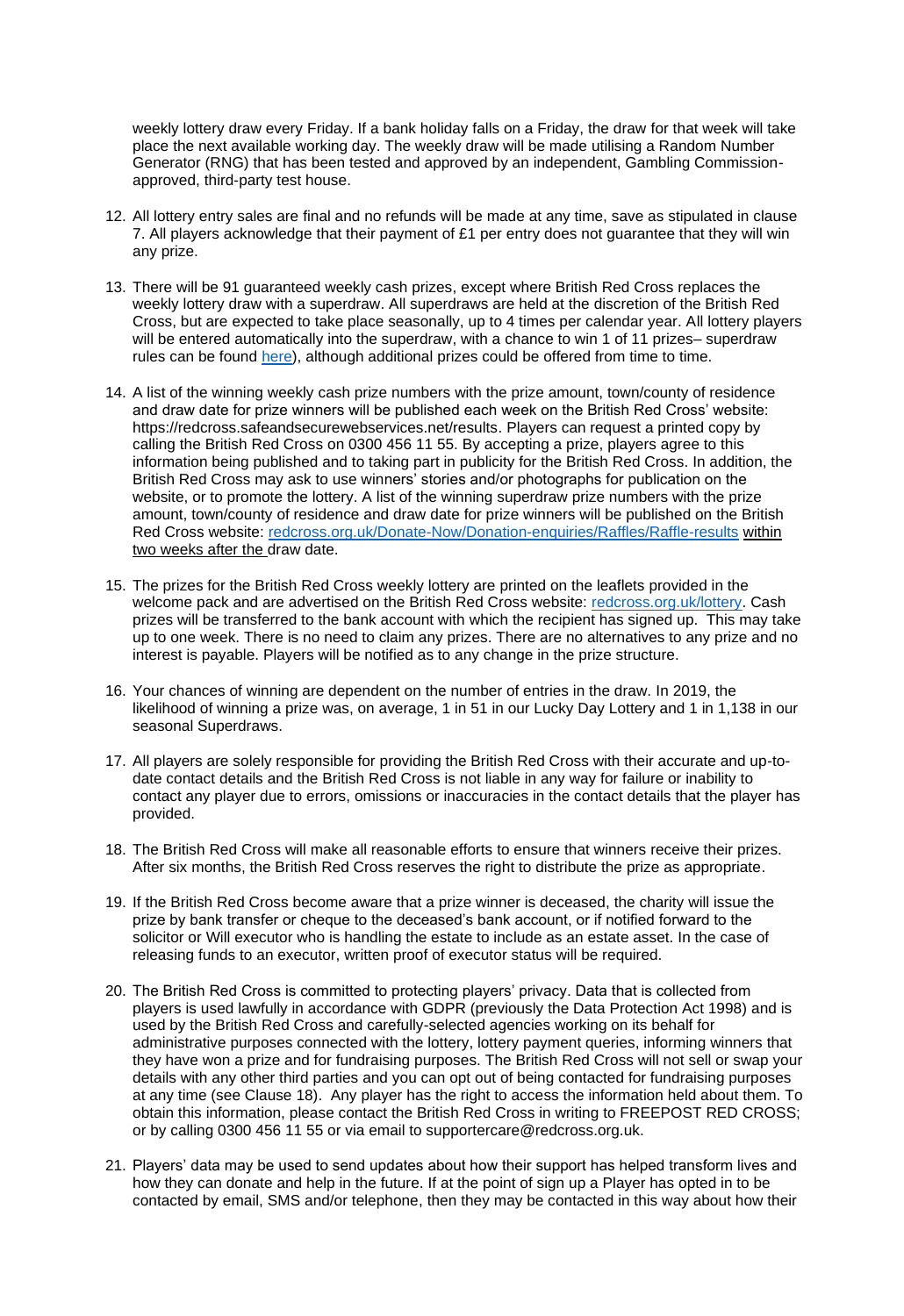support has helped transform lives and how they can donate and help in the future. If Players are not happy to hear from us this way, they should contact us by writing to FREEPOST RED CROSS, email mailenquiries@redcross.org.uk or visit our website: redcross.org.uk/keepingintouch.

- 22. Entry into the British Red Cross weekly lottery can be cancelled at any time by notifying the British Red Cross in writing to: FREEPOST RED CROSS, or by calling 0300 456 11 55 or via email to supportercare@redcross.org.uk.
- 23. Players can request a self-exclusion from the British Red Cross database to stop being contacted about lottery and other gaming communications in the future by writing to FREEPOST RED CROSS; by calling 0300 456 11 55 or via email to supportercare@redcross.org.uk.
- 24. Any complaints relating to the British Red Cross weekly lottery should be sent in writing to: British Red Cross, UK Office, 44 Moorfields, London EC2Y 9AL, or via email to supportercare@redcross.org.uk, giving full details of the complaint and any supporting documentation. In the event of any dispute regarding the way the British Red Cross weekly lottery is conducted, in the first instance, the British Red Cross will endeavour to rectify and resolve the complaint. In the event that the complaint is still not resolved to the satisfaction of the complainant, the matter will be referred to IBAS (Independent Betting Adjudication Service), an independent third party, in order that they can make a judgement.
- 25. The British Red Cross reserves the right to disqualify any player if it has reasonable grounds to believe the player has breached any of these terms and conditions.
- 26. Nothing within these terms and conditions will create or should be construed as creating any form of contract between any lottery player and the British Red Cross.
- 27. The British Red Cross will not be liable to any lottery player for any loss or damage suffered or arising from:
	- a) any delays or failures in the postal service or other delivery methods used by the British Red Cross, or the lottery player from time to time;
	- b) any delays or failures in any software or other systems used by the British Red Cross or its External Lottery Manager for the administration of the lottery;
	- c) any delays or failures in the banking system used by the British Red Cross or the player;
	- d) any refusal by the British Red Cross to accept registration of an individual as a lottery player or the cancellation of a lottery entry;
	- e) any failure to enter a number into the draw;
	- f) any event beyond the reasonable control of the British Red Cross.
- 28. Neither the British Red Cross, nor its External Lottery Manager, will be liable to any player in contract, tort, negligence or otherwise for any indirect or consequential loss suffered by any player in relation to participation in the British Red Cross weekly lottery (including loss of the opportunity to enter the lottery and/or the chance of winning a prize).
- 29. Each player should retain a copy of these terms and conditions for their reference. A copy of these terms and conditions may also be requested by sending a stamped, addressed envelope, together with a written request, to: Supporter Care, British Red Cross, UK Office, 44 Moorfields, London, EC2Y 9AL.
- 30. The British Red Cross reserves the right to amend these terms and conditions at any time. If the British Red Cross does so, it will publish the amended terms and conditions on its website: [redcross.org.uk/lottery.](http://www.redcross.org.uk/lottery)